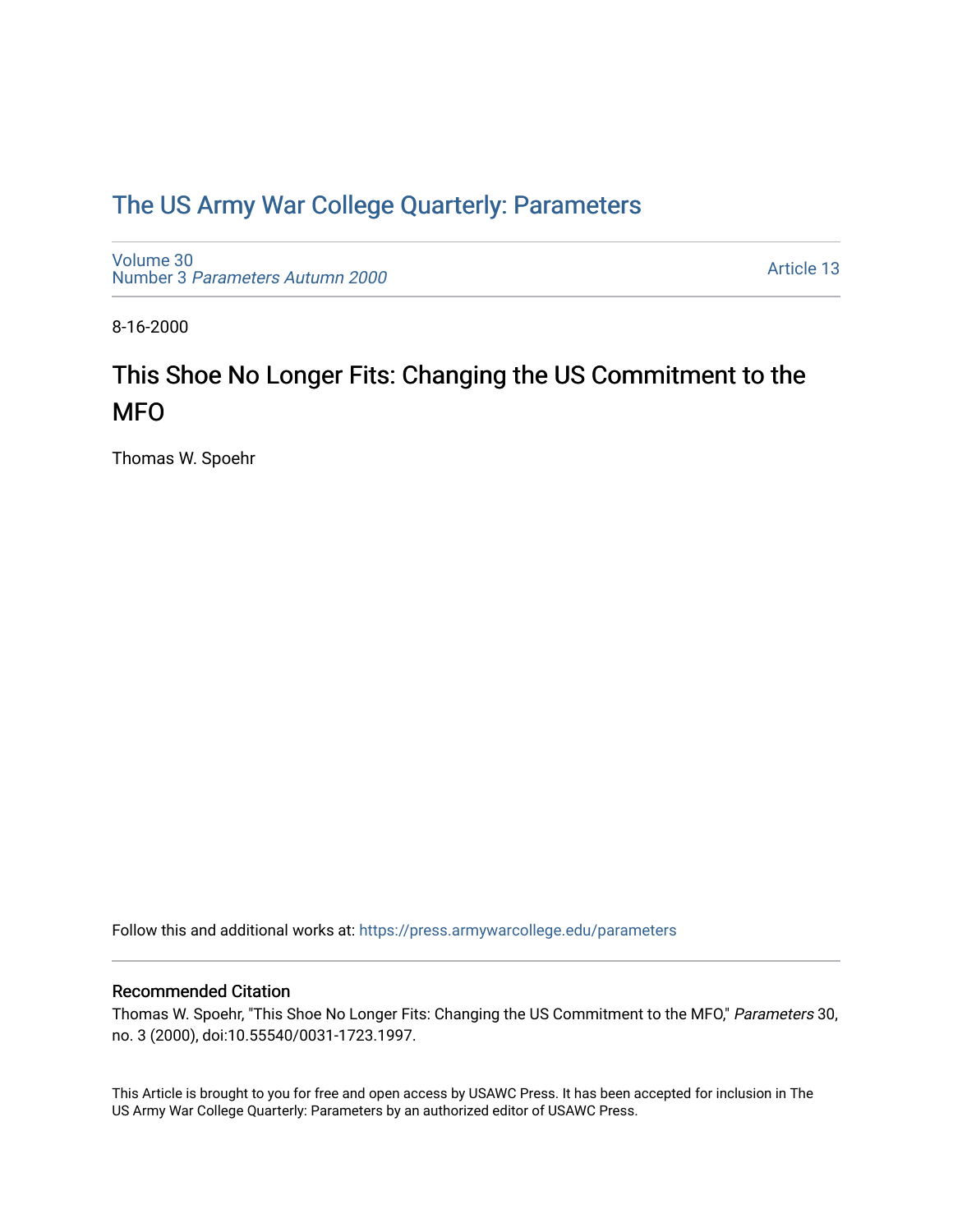## **This Shoe No Longer Fits: Changing the US Commitment to the MFO**

**THOMAS W. SPOEHR**

From *Parameters*, Autumn 2000, pp. 109-25.

On 17 March 1982, under fair skies and warm weather, Lieutenant Colonel William Garrison, in command of 670 officers and men of the 1st Battalion, 505th Airborne Infantry Regiment, landed at a remote airfield in the southern part of the Sinai Peninsula. Amidst media and senior dignitaries, Colonel Garrison and his battalion arrived to take their place as the historic first echelon of a US contribution to the newly constituted Multinational Force and Observers (MFO).[1] Born in the 1979 Camp David Accord negotiations, the MFO was tasked to supervise treaty security protocols between Israel and Egypt. Little could Colonel Garrison have known that his battalion would be merely first in a line of over 39 rotations of US infantry battalions committed to the MFO mission, spanning a period of more than 17 years.

Today, the MFO is an independent, international organization principally funded from its inception in equal shares by the governments of Egypt, Israel, and the United States. Through the military contributions of the United States and ten other countries, it stands as an example of a highly successful peacekeeping organization. That success has helped to alter the Mideast environment, which is stunningly different today from the way it was in 1979. And yet the MFO has changed very little over the years--as the familiar saying goes, "If the shoe fits, wear it." In the case of the MFO, however, the current US commitment no longer fits; it should be modified based on the contemporary situation. Based on world and regional developments, changes are appropriate for the MFO which can herald a more mature Egyptian-Israeli relationship, relieve contributing nations of resource burdens, and free US forces for other, more pressing, obligations. A critical review of the MFO is particularly relevant today as the United States contemplates whether to provide peacekeepers to help secure another Arab-Israeli treaty, in this case between Syria and Israel.

#### **Background**

In the last 50 years, the desert of the Sinai Peninsula has been the scene of much conflict and subsequent peacekeeping activity. In the convulsions following the creation of the state of Israel, the United Nations authorized its first peacekeeping mission, the UN Truce Supervisory Organization (UNTSO), to supervise the peace between Israel and its Arab neighbors in 1948. Surprisingly, this mission still exists today, continuing to operate an outpost with four officers in the Sinai.[2] Following Israel's withdrawal from the Sinai after its successful 1956 invasion, the United Nations placed the UN Emergency Force (UNEF I) in the Sinai as a peacekeeping force in early 1957. Just before the 1967 war, UNEF I was withdrawn at the request of Egyptian President Nasser.[3] The removal of this force contributed to an Israeli mistrust of the UN peacekeeping system. During the 1967 Six Day War, Israel seized the entire Sinai Peninsula and occupied it until the 1973 Yom Kippur War. Following the cease-fire in 1973 and Disengagement Agreements in 1974, the UN deployed another peacekeeping mission, UNEF II, in 1974. UNEF II grew to over 7,000 military personnel. In 1976, in response to Israeli insistence, the United States also organized and deployed a small group of US civilian observers, called the Sinai Field Mission (SFM), to assist in truce observation and monitoring of sensors at the Giddi and Mitla passes. The cease-fires and agreements that UNEF I, UNEF II, and the SFM supervised were no more than military truces, however, and never reflected a lasting peace.[4]

The Treaty of Peace signed on 26 March 1979 by Prime Minister Menachem Begin, President Anwar Sadat, and witnessed by President Jimmy Carter marked a fundamental change in the Middle East geopolitical environment. It also represented a monumental risk for all concerned--Egypt for parting with the Arab bloc, and Israel for relinquishing the Sinai. The treaty was crafted to accommodate both nations' primary concerns: Egypt regained sovereignty over the Sinai, and Israel obtained a guaranteed peace. It remains one of the greatest achievements of an American President in diplomacy. As written, the Peace Treaty called for UN peacekeeping forces to supervise the implementation. The security measures described in the treaty were some of the most thorough and detailed ever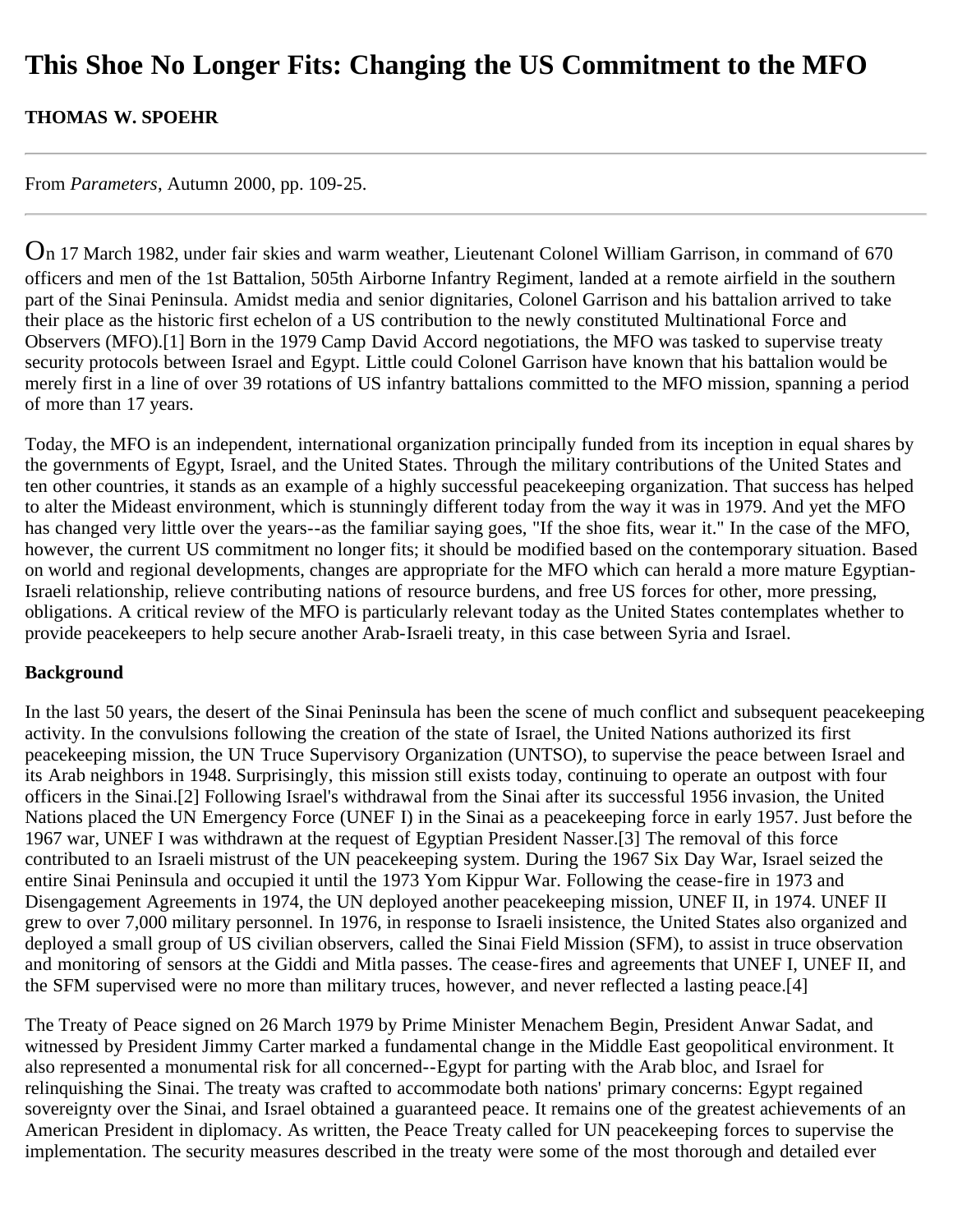formulated. The Sinai was divided into sectors. Strict limits of military forces were detailed for each zone.[5] The envisioned UN peacekeeping force was to supervise the withdrawal of forces and the subsequent adherence by both nations to the zone troop limits and to other restrictions.

Anticipating that the US-brokered peace treaty might encounter problems garnering support in the UN Security Council, Israel insisted on a provision that the United States would take the lead in establishing an alternative peacekeeping organization if required. As the date for the treaty signing drew near, pressure to decide whether the United States would provide such a guarantee grew intense. In the end, the agreement that the United States would take the lead in organizing a non-UN force, if the need arose, was not finalized until the day the actual treaty was signed. This promise was transmitted in identical letters that President Carter sent to both Begin and Sadat.[6]

Israel's suspicion that the United Nations would not favorably consider a request for a UN Sinai peacekeeping mission proved accurate. In what can be considered a "casualty of the Cold War," the UN Security Council notified the United States on 18 May 1981 that it was unable to reach consensus on organizing a UN peacekeeping force to undertake the missions of the peace treaty.[7] This failure has been attributed to the strong positions taken by "embittered Arab states, the jilted Soviet bloc, and pro-Arab states of the Non-Aligned Movement."[8] Additionally, UN Secretary General Kurt Waldheim was reportedly not enthusiastic about establishing the precedent of conducting peacekeeping operations when a final peace treaty was already in place.[9]

At the same time, there was a growing need to identify an organization to supervise the security aspects of the treaty. Between July 1979, when UNEF II was dissolved, and May 1981, the SFM had supervised treaty security arrangements. After the UN declined to provide a force and under pressure from the Israelis, who proposed to delay withdrawal until an adequate peacekeeping force could be put in place, the United States was forced to implement its least preferred course of action: the establishment of a new, non-UN-sponsored peacekeeping organization.[10] Representatives from Egypt and Israel (referred to as the "Parties" in the treaty) and the United States gathered to devise the rules and operating procedures for what became known as the Multinational Force and Observers (MFO). This effort culminated in the signing of the Protocol to the Treaty of Peace on 3 August 1981. The Protocol translated the terms of the treaty into executable tasks and responsibilities. On that same day, US Secretary of State Alexander Haig sent a letter to both governments promising that the United States would contribute an infantry battalion, a logistics unit, and civilian observers to the MFO.[11] Significantly, the Protocol specified that changes to the MFO would be made only by "mutual agreement of the Parties."[12] Perhaps concerned about the ephemeral nature of previous UN missions, Israel resisted efforts to include a mechanism within the Protocol to consider periodic changes to the MFO.[13]

Although preparation time was limited, through a concerted effort on the part of the Parties and the United States, as well as the contributing nations, the MFO was prepared to assume its mission on 25 April 1982 as required. Nations were identified to provide military forces, units were trained, and construction of necessary facilities was expedited.[14] For the first time, US troops became the mainstay of a multinational presence under non-UN auspices. Perhaps the United States could take some comfort in the fact that MFO facilities construction was planned based on a requirement to last ten years.[15]

#### **The MFO Today**

Unlike recent peace enforcement operations undertaken in countries such as Bosnia, Kosovo, and East Timor, the MFO mission is based on "traditional peacekeeping": the use of military forces, with the consent of previously warring parties, to maintain cease-fires, truces, or other interim agreements. The mission of the MFO is to monitor military activities in the Sinai; to follow up on requests from either Party requesting additional observations; and, using several small patrol craft, to ensure freedom of navigation through the Strait of Tiran.[16] (See Figure 1, below.) In addition to its independence from the UN, what distinguished the MFO from other peacekeeping operations at the time is that it was the only such operation constituted and maintained to supervise a finalized peace treaty.[17]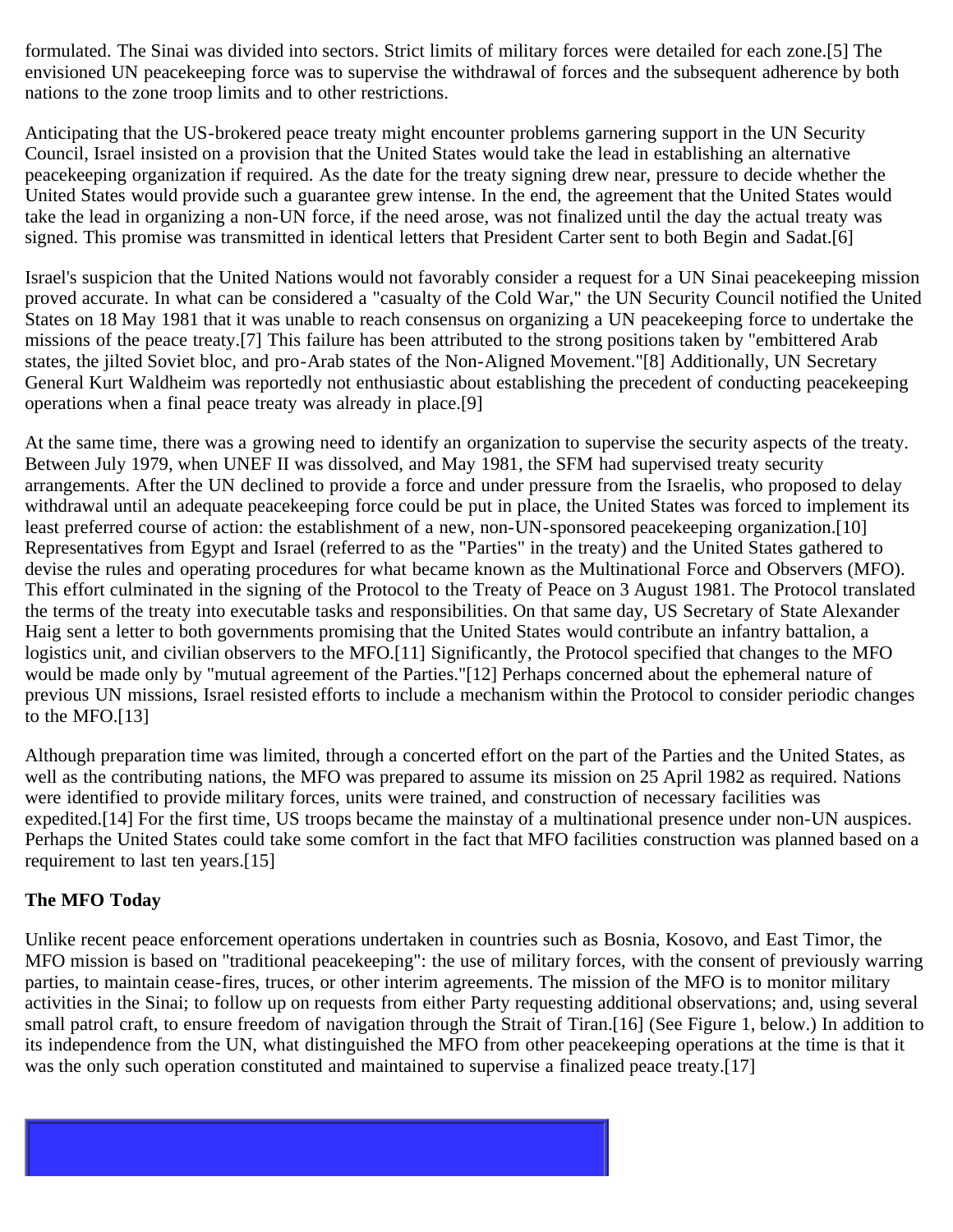

**Figure 1. MFO Treaty Zones.**

MFO headquarters is located in Rome; its Force and Observers are located on the Sinai Peninsula. The MFO Director General, with his staff, directs all activities of the MFO. The Director General maintains contact with the Parties through liaison officers located in Cairo and Tel Aviv. A general officer, located at El Gorah in the northern Sinai, commands the MFO forces, observers, and support units. Although ten nations are considered official contributing nations, Norway also provides some staff officers, bringing the number of participating nations to eleven. The organization and major units of the MFO are shown in Figure 2, below, with US elements highlighted.[18]

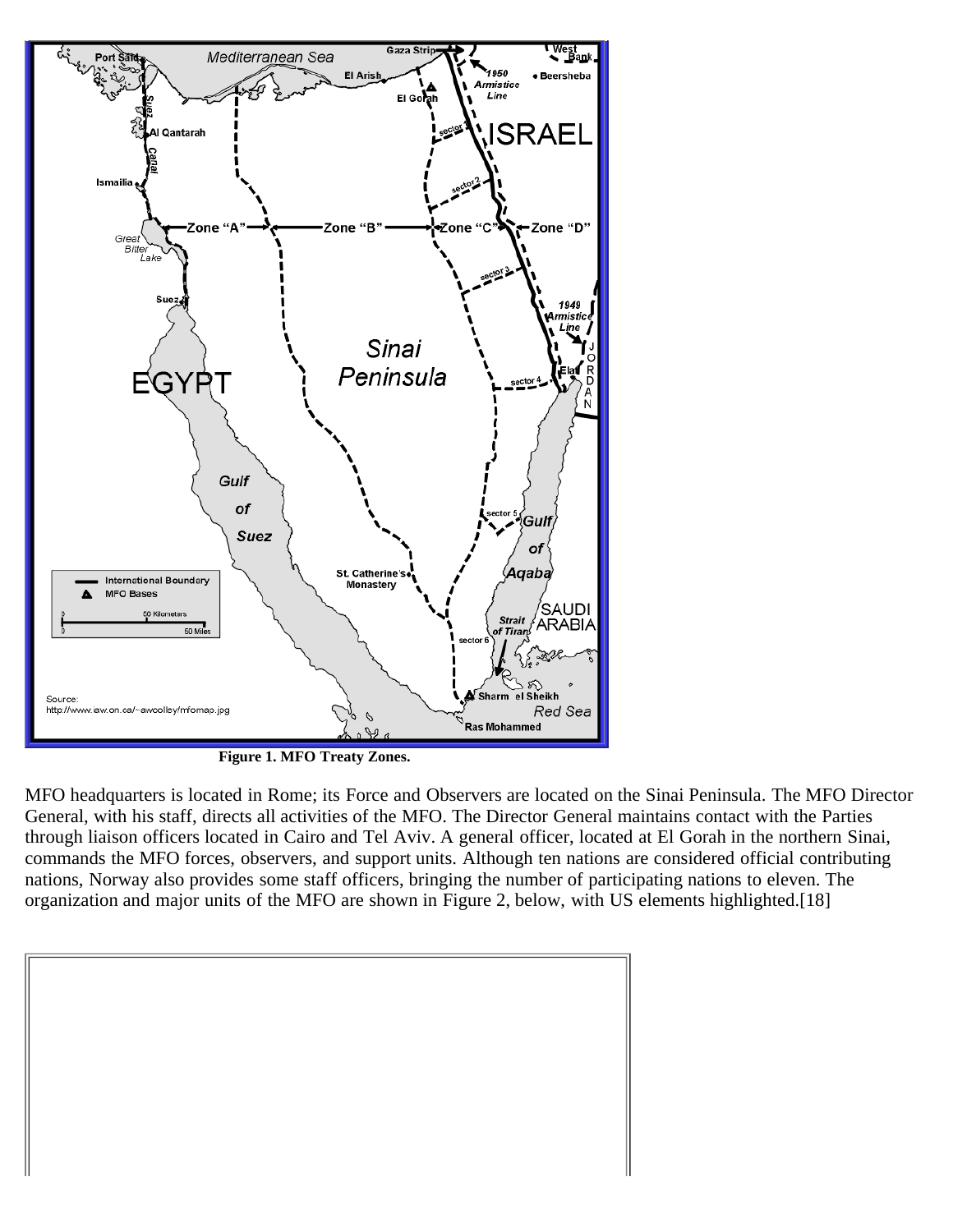

**Figure 2. Organization of the MFO.**

To operate, the MFO requires three primary types of resources: military equipment, funding, and military manpower. Military equipment needs are modest, and except for periodic replacement are already in place. Examples of equipment that has been provided are coastal patrol boats from Italy and helicopters from the United States. By agreement, funding responsibilities for the MFO were to be shared equally by Egypt, Israel, and the United States. Additional financial contributions are made by Japan, Germany, and Switzerland. Since 1995, the total annual MFO budget has remained approximately \$51 million. The MFO has been able to achieve an approximately 30-percent reduction in expenses since 1988 through the use of cost-cutting, efficiencies, and contract personnel. Similarly, the MFO has reduced military manpower requirements from 2,692 in 1984 to 1,844 today. Of this number, about 880 are from the United States.[19]

The MFO conducts two basic types of operations: observation from predetermined points within Zone C by the three infantry battalions, and mobile observations and inspections by the Civilian Observer Unit conducted throughout Zones A, B, C, and D. (See Figure 1 for the location of the treaty zones.) Zone C, the area of military observation, is approximately 375 kilometers (233 miles) long and 20 kilometers (12.4 miles) wide, and is manned by the Fiji battalion in the north, the Colombian battalion in the center, and the US battalion in the south.[20] During the negotiations concerning treaty security measures, the United States had hoped to rely primarily on observers, but Israel insisted on military forces, presumably seeking added political US commitment.[21] The Civilian Observer Unit (COU), a direct descendent of the Sinai Field Mission, is the long-range asset of the MFO. Accompanied by liaison officers from both Israel and Egypt, COU observers make periodic inspections throughout the zones to ensure that the Parties comply with force limitations and other restrictions. They also follow up on challenges raised by either Party.[22] On these and other operations, the MFO task is greatly facilitated by the geography and demography of the Sinai. Unlike the challenges faced by the UN Interim Force in Lebanon (UNIFIL), for example, there is considerable space with which to separate the former combatants, and the area is generally free of third-party factions seeking to undermine the peace process.[23] Additionally, the MFO was fortunate to have an extremely well-defined mission and a tradition of Sinai peacekeeping on which to build. Indeed, as John Mackinley points out, "No other peace force has been preceded by such a panoply of negotiations and interim forces."[24]

The MFO is internationally recognized as a uniquely successful non-UN peacekeeping organization, and it has been studied by numerous experts to determine whether such success can be replicated elsewhere. These studies have concluded that while competent management has played a part in MFO effectiveness, the overall force behind the continuing peace in the Sinai has been political commitment by the Party nations to fully comply with the treaty terms. Given similar geographic, political, and organizational circumstances, experts have concluded that other peace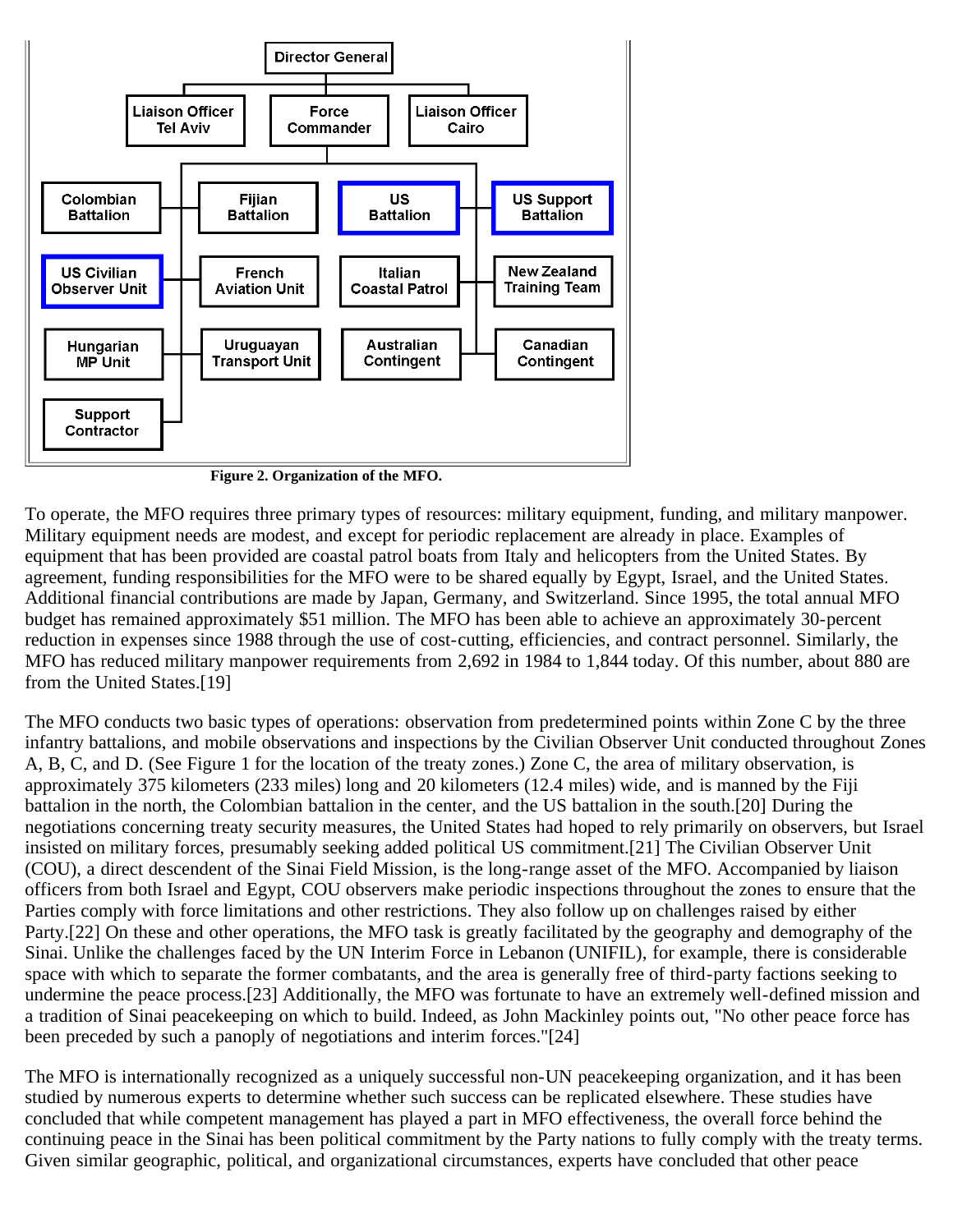organizations such as the United Nations can achieve comparable results.[25]

### **Today's Geopolitical Environment**

Since 1979 the political landscape has radically changed in the Middle East. Almost as the last shot echoed across the 1973 battlefields, Arab nations, led by Egypt, realized that there was no military solution for dealing with Israel.[26] The demise of the Soviet Union further defused the situation by eliminating the possibility for conflict between superpower client states in the region. Since Camp David, nations such as Egypt and Syria have fought alongside the US-led coalition forces to defeat Iraq in a combined operation that would have been inconceivable a decade earlier. Jordan and Israel concluded a peace treaty in 1994, and Syria and Israel have resumed peace negotiations. Coming into office in May 1999 with a campaign pledge to negotiate peace with Syria, Israeli Prime Minister Ehud Barak seems intent on forging a final peace settlement. How the death of Syrian President Hafez Assad will affect the negotiations is not yet apparent. Any significant disagreements currently dividing Egypt and Israel revolve around economic rather than security issues.[27] All in all, the relationship between these nations today is one of "cold peace" which resembles that of two cautious neighboring states, a normal situation in international relations, common throughout the world.

Similarly, US-Israeli relations have progressed significantly since the 1970s. It was only during the period from 1967 to 1977 that successive US administrations began to forge what former US Ambassador to Israel Samuel W. Lewis termed "rudimentary strategic relationships." Despite this change, the United States continued to consider the Arab-Israeli conflict within the larger context of the US-USSR competition. Beginning with the Carter Administration, however, the United States increasingly entered into more robust security commitments. This approach continued with President Reagan, who unequivocally categorized Israel as a "key ally." Today, Israel enjoys unquestioned status in the United States as an official non-NATO ally. To illustrate this point, Lewis writes: "The contrast with the 1970s could not be greater. Despite the unfinished and often contentious business of peacemaking, which dominates the headlines, largely out of the glare of publicity Israel and the United States have consolidated a strategic relationship which is surely an alliance in all but name."[28]

While not as close as those between the United States and Israel, relations between Egypt and the United States are at an unparalleled high point. The two countries are cooperating closely in facilitating Syrian-Israeli and Palestinian-Israeli negotiations. Moreover, US and Egyptian military forces routinely operate together in combined exercises. While in Egypt in September 1999, Secretary of State Madeleine Albright highlighted the "strength of our bilateral relationship, our friendship, and our shared commitment to peace."[29]

Both Israel and Egypt obviously value the close relationships they have carefully built with the United States. While these nations would obviously act in accordance with their vital interests, it is clear that neither would capriciously jeopardize this relationship.

Another consequence of the end of the Cold War has been the increase in peace operations. Between 1948 and 1988, the UN authorized and supported 13 peacekeeping missions. Since 1988, the UN has mounted 36 such missions.[30] This increase has generated some concern among US leaders, particularly within the Department of Defense, in terms of overcommitment of US military forces.[31]

While both Egypt and Israel officially support the continued maintenance of the MFO in its current configuration, there have been indications over the years that Egypt would like to explore alternatives ranging from outright withdrawal of the MFO to replacement of that organization by a UN observer force.[32] Israel reportedly has rejected any such changes, citing security concerns and a belief that the MFO might be called upon to serve in support of a future Syrian-Israeli pact.[33] This unqualified support for the MFO has typified Israel's official position, which has not visibly wavered since 1982. A major factor, of course, is cost-effective security. Today, Israel has only a minor force presence on the Sinai border; before the MFO's inception, Israel maintained two heavy army divisions on that border. Although not technically a "Party" nation, the United States commands considerable influence with both Egypt and Israel, and can bring substantial leverage to bear should it choose.[34]

Within the US government, there is currently a DOD-led movement toward reducing US support to the MFO. In May 1999, then Deputy Secretary of Defense John Hamre publicly indicated that DOD believes changes are appropriate: "We certainly think it [the MFO] can be scaled down. I think we're seeing a fundamental change in the way that Israel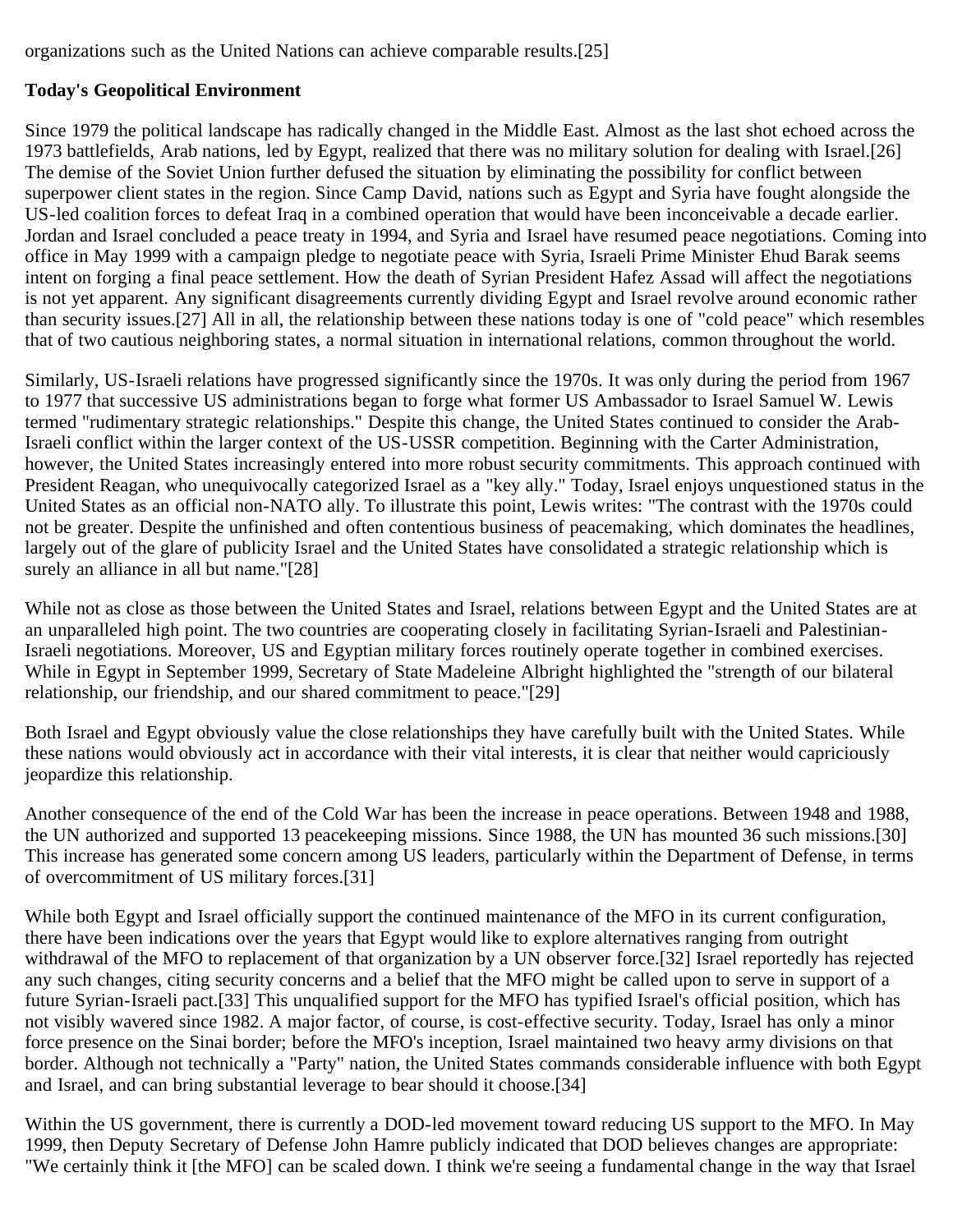and Egypt relate to each other, and it doesn't require this beefy US presence."[35] Since the Department of State has the lead for the MFO, any changes in the US position must first be approved in the interagency system. In 1999 and 2000, several interagency meetings were held without conclusive results.[36]

#### **Assessing the MFO and US National Interests**

US national interests represent the best framework to analyze the value of support to the MFO. US foreign policy must act in direct support of US national interests, and to be effective and relevant this foreign policy must be constantly assessed in light of global developments. It is proper, therefore, to routinely examine the nature of US support to the MFO in order to determine whether that support continues to best serve the national interests.

Three vital US interests are germane in this regard. The first is to field a ready military force capable of winning the nation's wars--an interest that is enshrined in the current US National Security Strategy (NSS). That document also addresses the US vital interests concerning stability in the Mideast and a peace settlement for that region. The United States, President Clinton concluded in the NSS, has "enduring interests in pursuing a just, lasting, and comprehensive Middle East peace, ensuring the security and well being of Israel, helping our Arab friends provide for their security, and maintaining the free flow of oil at reasonable prices."[37] A rational assessment of these three interests is the key in determining the appropriate path for future US support of the MFO.

### *Defense Security Interest*

Surprisingly, a large organization like the US military is affected by missions as relatively small as the MFO. These effects are manifested in an incremental increase in the overall operational tempo (OPTEMPO) and in the ability of the military to train its force. The 880 US military members committed to the MFO mission serve in the logistics battalion, the infantry battalion, and as part of the staff to the MFO. Members of the logistics battalion and MFO staff serve for one year in the MFO, while a new US infantry battalion rotates to the Sinai every six months.[38]

Missions such as the MFO reduce DOD's ability to deploy ready forces when needed for priority missions by the National Command Authority. Like the geopolitical environment, the US Army (the sole contributor of US forces) has also undergone considerable change. The Army (active and reserve) is one-third smaller than the force that existed in 1979, yet as a result of an active global engagement strategy, supports many more overseas missions.[39] The result of this change is an Army with considerably less flexibility and much greater OPTEMPO than the one that deployed Colonel Garrison and the 1-505 in March 1982. Some requirements of the MFO mission are not immediately obvious. For example, to maintain one infantry battalion in the Sinai in fact involves three infantry battalions: one in a four- to five-month training cycle preparing for deployment, the one actually in the Sinai, and one in a four- to six-month recovery period, retraining from the Sinai rotation. Additional requirements levied upon the parent headquarters in the battalion train-up and recovery missions are another significant facet. Complicating recovery from the Sinai duty is the fact, as many studies have demonstrated, that units retraining from a traditional peacekeeping mission need more time than those returning from a peace enforcement mission, due to the considerable difference in orientation and required skills between peacekeeping and warfighting.[40] Apart from the actual unit requirements, the need to maintain over 800 soldiers in the Sinai incrementally increases the pressures on the remainder of the force to support the inelastic missions already confronting the Army.

In addition to the increased OPTEMPO, support to the MFO also affects the Army's ability to train soldiers. There are, of course, some elements of the MFO--such as helicopter pilots, truck drivers, and explosive ordnance personnel--who receive outstanding individual training during their assignment.[41] For the supporting infantry battalion, however, training is severely diminished. General Maxwell Thurman in testimony before a House committee in 1993 characterized the problem bluntly:

The troops in the Sinai today--the battalion that's located there--are not conducting battalion-level activities. They're on stationary outposts, where 8 to 12 people are located. They're not doing the kind of duty that you'd want them to do if they were getting ready to go to war. . . . Soldiers must go through an extensive training regime to regain the level of operational proficiency that they held at the outset.[42]

These developments also have national policy implications as well. As a result of experiences in Bosnia and Somalia,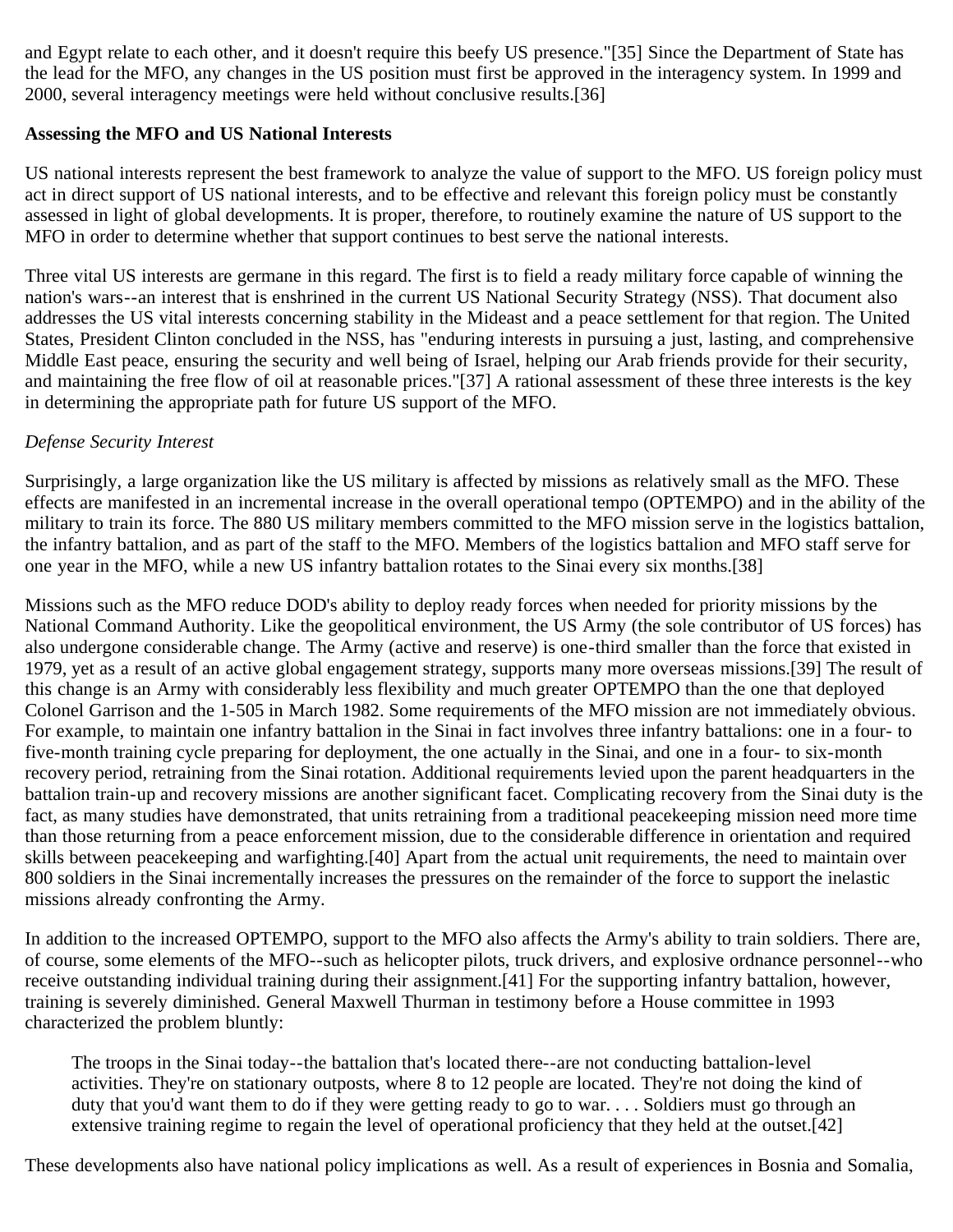the Clinton Administration retreated from the policy of "aggressive multilateralism" in 1994 with the publication of Presidential Decision Directive 25 (PDD-25), *Reforming Multilateral Peace Operations*. US involvement in peace operations, that document emphasized, must be "selective, and . . . peace operations should not be open-ended." Moreover, the duration of peace operations should be "tied to clear objectives and realistic criteria for ending the operations."[43] While it is admittedly difficult to identify these aspects in the recent peace operations undertaken in Bosnia and Kosovo, that omission does not justify neglecting to attempt to apply this policy to an operation such as the MFO. The 17-year-old MFO mission falls well short of the objectives outlined in the presidential directive.

In this context, a failure to periodically consider peacekeeping operations such as the MFO using the carefully designed criteria of PDD-25 will result in a US military deployed piecemeal throughout the globe, unable to use decisive force when required. The increased operational demands occasioned by such deployments, the Army leadership recently pointed out, "are stretching the fabric of our Army."[44] It is a truism that with increasing frequency, the world looks to the United States to provide the vanguard of forces into hostile and complex environments. These worldwide obligations place a high premium on US forces and suggest their use should be reserved for only those situations requiring clear US leadership and the leverage provided by US technology. When circumstances allow, reducing force commitments to existing missions is one key method of ensuring that ready and trained forces will be available for these higher-priority missions. The possibility of a requirement for another MFO to be deployed on the Golan Heights in support of an Israeli-Syrian treaty lends additional importance to this review.

#### *Stability and Security for Israel and Egypt*

The security and stability of Israel and Egypt remain vital US interests. The MFO as presently constituted, however, is no longer necessary to guarantee their security and stability, given policy decisions ingrained at the highest levels in both Party nations. Further, given the strong US security guarantees consistently given to Israel, and to a lesser degree to Egypt, as well as the US prestige involved as the broker of the Camp David accords, it is inconceivable that any future Party nation administration could miscalculate the US response to a treaty violation.

The MFO was created to provide Egypt and Israel with a professional, impartial body to help administer the new peace treaty. This was necessary and proper in 1979 in light of both Parties' concerns over territorial security and sovereignty. But the world of 2000 is a far different place. Since the establishment of the MFO in 1982, there have been no substantive violations of the peace treaty by either Party.[45] It is possible that the MFO deterred violations during this period, but clearly the peace has been maintained primarily through the determination of both Egypt and Israel to abide by the treaty terms. Peacekeeping experts point to the consent of the concerned parties and their intent to abide by treaty terms as the single most important ingredient to long-term peace.[46] Seventeen years of strict adherence to the treaty provides a firm justification to support the belief that the basic regional geopolitical calculus has been fundamentally altered between Egypt and Israel, with the result that armed aggression is no longer considered a usable option. The presence of the MFO, while clearly essential during the early years, must be considered an independent factor in the maintenance of this policy by the Parties.

An advocate of the MFO's role as a stabilizing regional force might argue that absent the presence of the MFO to deter or report violations, there might be a return to the hostile conditions between the two states. A worst-case scenario would suggest a rogue leader coming to power within one of the Party nations. Or perhaps to satisfy an extremist faction, a leader might consider violating the terms of the treaty.[47] The obvious counter to any such actions, however, would be the knowledge that US reconnaissance assets would almost immediately detect changes in military force dispositions in ample time for strong preemptive action. The Sinai desert, with its open expanses, sparse vegetation, and generally clear skies, is ideally suited for overhead reconnaissance. As the primary sponsor of the Camp David talks, the United States almost certainly would not allow a treaty violation to go unchallenged and risk severe damage to its prestige and to the peace in the region.

Some suggest the US presence in the MFO provides a visible symbol of the US commitment to Israel's security.[48] In today's world, however, the physical presence of some 800 soldiers has been completely overshadowed by the unparalleled status of the US-Israeli security relationship. As described earlier, this relationship has grown since 1977 to the extent that in today's world US Presidents consistently express unqualified military support for Israel in the event her security is threatened.[49] A final factor deterring treaty violations is the risk of incalculable damage to the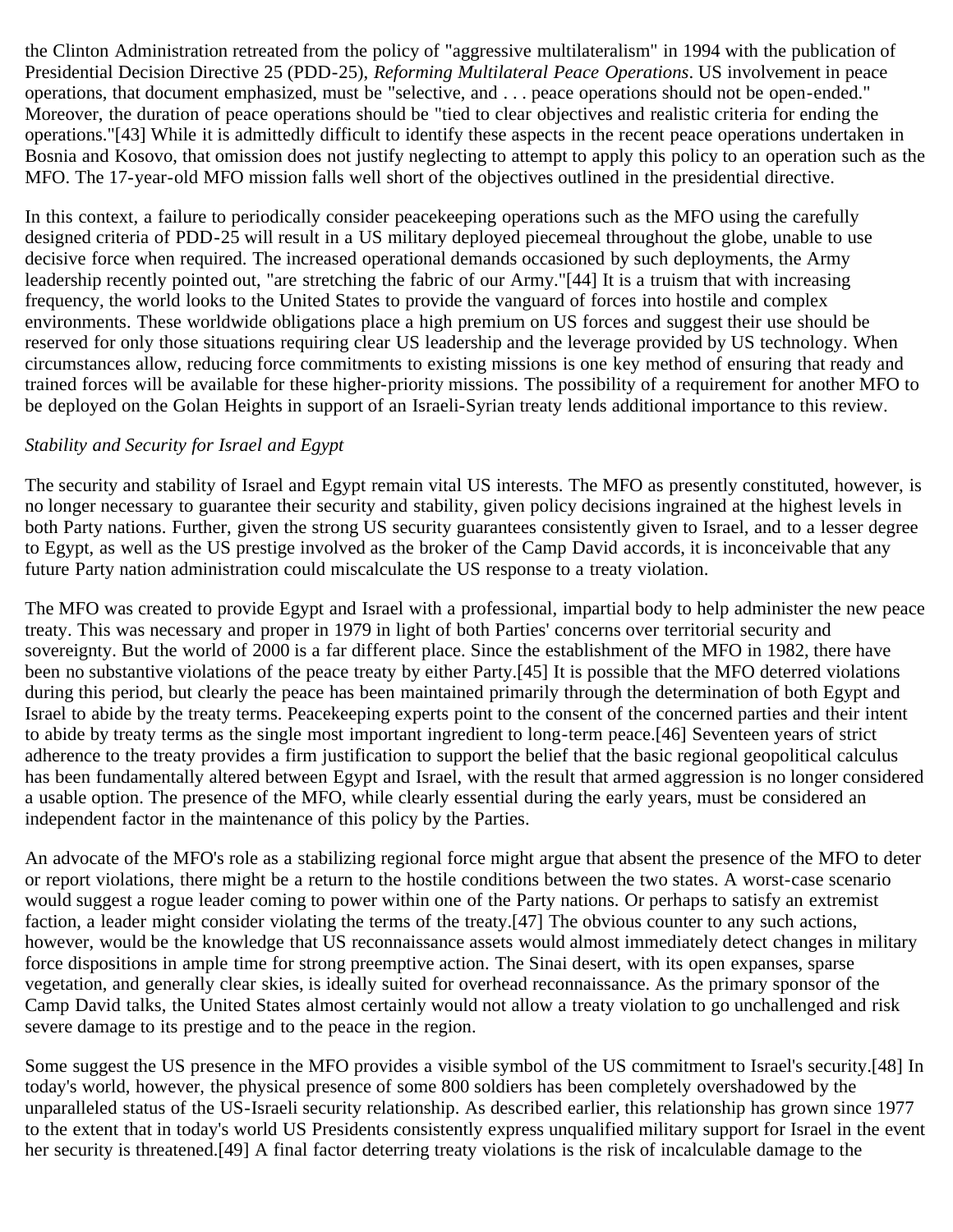relations that both Israel and Egypt have carefully built with the United States over the past 20 years.

Even apart from political realities, examined as an instrument to verify treaty compliance and ensure security, the MFO is no longer the best tool. The distinction between the capabilities of the Civilian Observer Unit and the military force units is significant. Although the COU numbers less than 30 personnel, by capitalizing on its ability to move throughout the Sinai it provides the majority of the confidence that the treaty is being observed. Conversely, in order for the infantry battalions to detect a treaty violation, violators must literally drive within binocular-range of the outposts in Zone C. It is an axiom of peacekeeping doctrine that "in cases where peacekeeping is achieving successful control, it may be reduced to an observer group."[50] At a minimum, such a change is warranted at this point. US overhead reconnaissance working in combination with a small mobile force of observers operating throughout the Sinai could provide more reliable and economical reporting of possible treaty violations.

#### *Comprehensive Peace Settlement*

It is true that altering US support for the MFO at this particular juncture could deleteriously affect the US goal for a lasting peace in the Middle East. Israel has already achieved agreements with Jordan and Egypt. But full implementation of the 1998 Wye River Accords with the Palestinians is still problematical, and, most important, the US-brokered negotiations with Syria, although stymied in February 2000, will probably resume once Assad's successor is firmly installed. Significantly, Syria is the last country on Israel's borders with an army capable of engaging Israel. A Clinton Administration official recently characterized the benefits of a Syrian-Israeli treaty as potentially including the preemption of a potential alliance between Syria, Iraq, and Iran, while serving as a basis for a comprehensive peace in the Arab-Israeli conflict, stability on all of Israel's borders, isolation of Iraq, and increasing pressure for moderation on Iran.[51] The obvious challenge in the Israeli-Syrian negotiations is to provide Israel with adequate security guarantees in exchange for relinquishing control of the Golan Heights.[52] Maintaining the MFO in its current configuration during negotiations supports the goal of a lasting regional peace by publicly demonstrating US commitment to a previously concluded peace treaty and by providing a peacekeeping organization that might be called upon to supervise security measures on the Golan.

Transfer of the Golan Heights to Syria is a contentious, emotional issue for Israel. The heights dominate northern Israel and were the scene of hard-fought battles in the 1967 and 1973 wars. That it will be difficult for Prime Minister Barak to achieve internal support for a treaty with Syria is underscored by a poll showing that 90 percent of Israeli citizens believe the country should not relinquish the Golan.[53] Given Israel's "constant need for reassurance" concerning its security, adding the variable of changing the MFO structure in the midst of the Syrian negotiations could jeopardize Prime Minister Barak's attempt to forge domestic support for a treaty.[54]

Although the United Nations has maintained the UN Disengagement Force on the Golan since 1974, there is widespread speculation that Israel will demand the stationing of a "pseudo-MFO" peacekeeping force as a condition for turning over the Golan.[55] Former Israeli Prime Minister Rabin has stated that he would use the MFO as a model for the Golan, and the Israeli Labor Party in general is believed to support this concept.[56] Israel favors the MFO model for two reasons: it provides Israel much greater control as a "managing partner" of the peacekeeping organization than under the diffused supervision of UN peacekeeping, and the MFO is not subject to the vagaries of the UN in securing a renewal of its mandate.[57] Given US enthusiasm concerning the achievement of a Syrian-Israeli peace treaty, it is difficult to envision a US President declining such a condition if it were key to the negotiations.

While the MFO could be shifted or expanded to cover the Golan, that would be unfortunate because the UN Disengagement Force is widely perceived to be a professional and successful peacekeeping organization.[58] Given the expected adherence by Syria and Israel to the treaty terms, the Disengagement Force could be expected to continue to perform capably a role in which it has considerable experience and expertise. A realistic assessment of the situation must, however, consider the nearly inevitable inclusion of US peacekeepers in a US-brokered treaty. In any event, until the Golan peacekeeping issue is resolved it would be imprudent to enact sweeping change of the MFO.

#### **Recommendations and Summary**

Setting aside the relatively short-term requirement to support ongoing peace negotiations between Syria and Israel, it is clear that support to the MFO in its current configuration no longer best serves US national interests. Maintenance of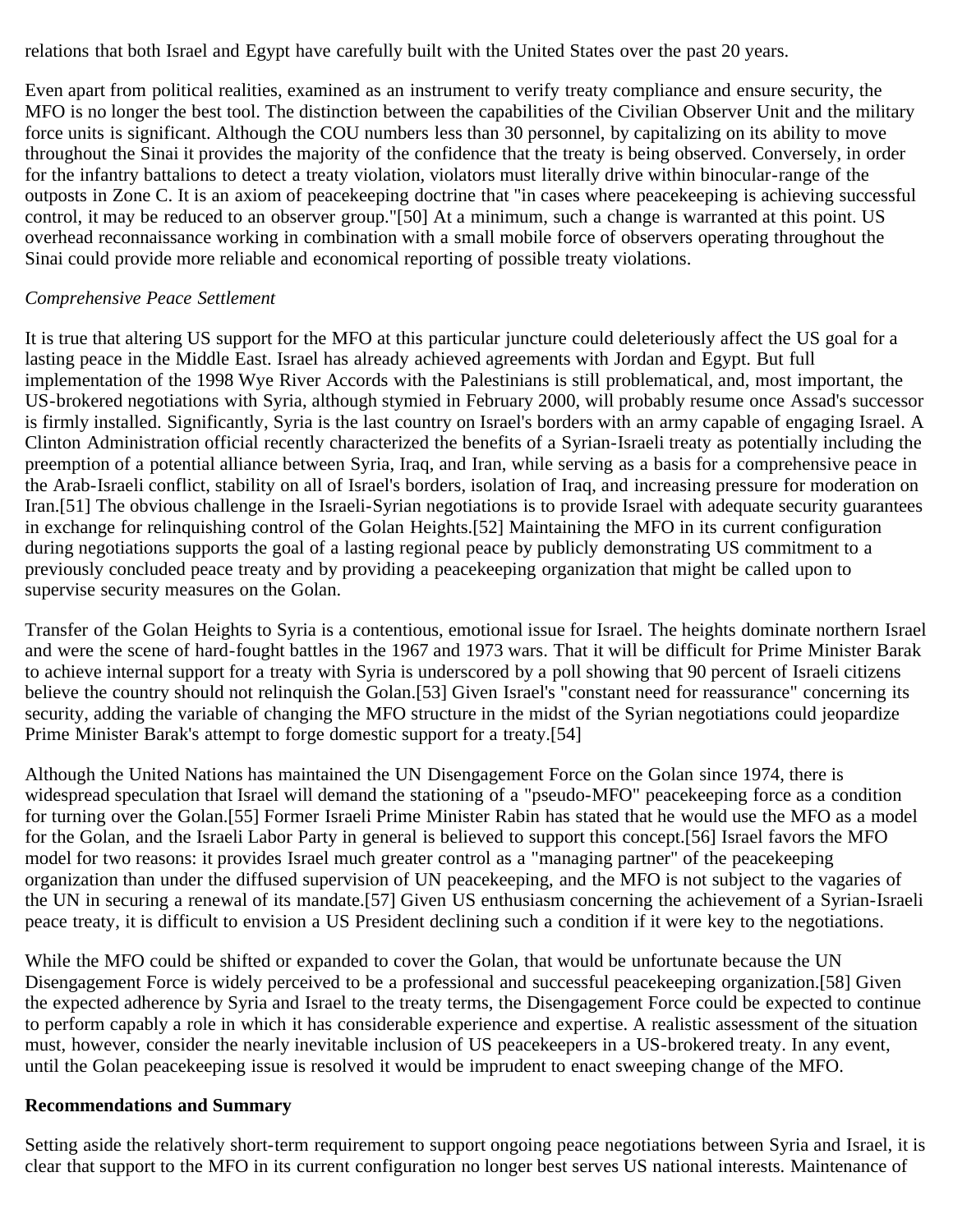US forces in the Sinai strains an already overburdened military with a requirement that can be accomplished more effectively by other means. Peacekeeping operations are designed to monitor and facilitate implementation of existing truces or cease-fires and support diplomatic efforts to reach long-term political settlements.[59] The MFO reflected a wise departure from that doctrine. Because of the history of conflict between Arabs and Israelis, and given Israeli security concerns at the time, establishment of the MFO was appropriate to help forge trust. Twenty years later, to the credit of all concerned, the settlement has ultimately proved binding on the Parties. Several options are available to enact the change now appropriate given the global and regional situation: termination of the MFO mission, submission of the MFO mission to the UN for approval as a peacekeeping observer mission under the UN Truce Supervisory Organization, persuasion of the Parties to evolve the MFO into an observer force, or a combination of these approaches.

A critical analysis indicates that complete dissolution of the MFO should be the ultimate goal. In a mature Egyptian-Israeli relationship, the MFO is an anachronism. Dissolution of the MFO would signal to the world community that Israel and Egypt have taken the final step toward complete normalization of relations, and that conflict termination, if handled correctly, can lead to conflict resolution. There are, however, legitimate treaty restrictions still binding on both Parties that require the supervision of a disinterested third party. Until relations between Israel and Egypt progress to the stage where these restrictions are mutually agreed to be either unnecessary or "self-policed," some type of external treaty monitoring mechanism must be maintained.

To fulfill this requirement, it is appropriate to propose that the United Nations assume the MFO mission and pass the task to the UN Truce Supervisory Organization as an observer requirement. After all, the UN already has observers in the Sinai, an internationally recognized headquarters, and vast experience with peacekeeping between Israel and its Arab neighbors. UNTSO's presence in the Sinai could be expanded to cover this requirement. This option also would contribute to an increased international perception of the UN as the unquestioned leader in peacekeeping operations, which would add to its prestige and strength.[60] Unfortunately UNTSO, at least the headquarters, does not enjoy a high reputation within the Middle East. Israel in particular, probably because of its experiences with UNEF I and UNIFIL, has never favored UN or UNTSO supervision of the Sinai security arrangements and is likely to veto any such suggestion.[61] Israeli reluctance however, should not dissuade US policymakers from exploring this avenue. With some amount of agreed-upon reform within UNTSO, Israel might be persuaded to adopt this course of action.

While transfer to the United Nations is pursued, US efforts to influence the Parties to change the MFO structure to reflect political realities and efficiencies should commence on a parallel track. One change that could be made almost immediately (and be in keeping with current logistics support practices) is to contract out support, eliminating the 1st US Support Battalion.[62] The primary change that should be advanced, however, is to propose that the infantry battalions be returned to the their providing countries and that all the MFO support structure, except for what is required to support a slightly larger Civilian Observer Unit, should be disestablished. The Civilian Observer Unit should be moderately expanded and diversified to include observers from countries other than the United States. The United States also should agree to place a small cell within the MFO force headquarters capable of receiving US national intelligence, including imagery. When appropriate, this cell could suggest to the Force Commander that Civilian Observer Unit inspectors be dispatched to certain locations to investigate suspected treaty infractions, without violating foreign disclosure requirements.

After nearly 20 years, it's time to make plans to adapt or terminate the US commitment to the Sinai to preserve American freedom of action for other more pressing requirements. Actually effecting such change will have to be postponed until current Israeli-Syrian negotiations play out. Substantive changes could be held in abeyance for a period of one year, which should be sufficient time to determine whether a treaty is possible. As these Syrian-Israeli talks progress, the United States would be well advised to apply the lessons learned from the MFO experience. Given the wise requirements of PDD-25, the United States should insist on three key points if the presence of US peacekeepers on the Golan is required to complete the settlement. The first is a "quid pro quo": in exchange for US peacekeepers on the Golan, the MFO in the Sinai should be severely reduced or transferred to the UN as an observer requirement. Second, the treaty protocol must include a mechanism for periodic review of Golan peacekeeping requirements, with the United States as a full partner in that evaluation. Third, because of the impact on the US military, a requirement to provide military "observers" rather than "forces" should be pursued. These three conditions would have the added benefit of signaling to the world that peacekeeping missions, especially those that are US-led,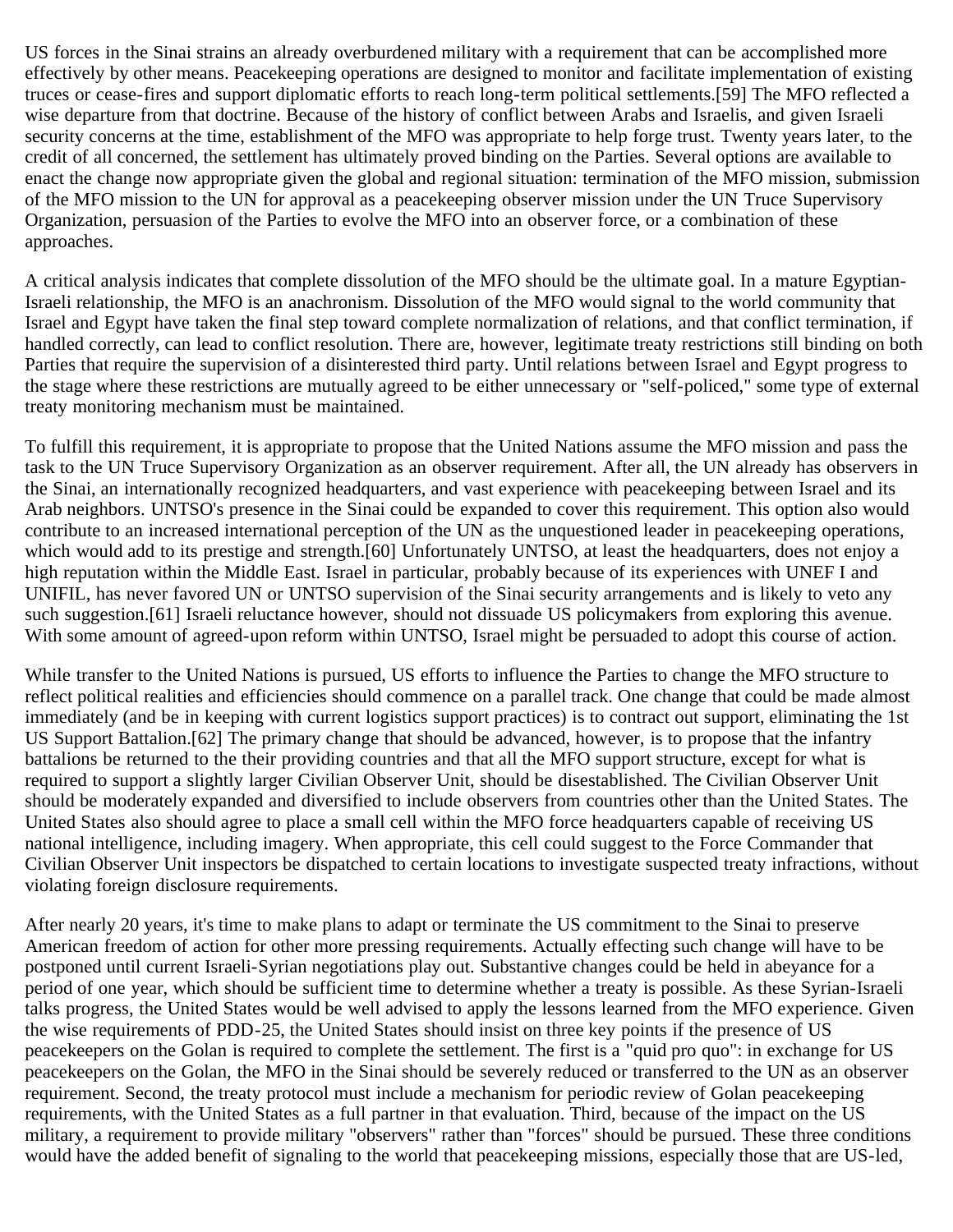are not permanent, and that nations should be prepared to operate in their eventual absence.

Finally, it is crucial to remember that the concerns of both Egypt and Israel must be fully addressed in deciding what changes should take place in the Sinai and for the MFO. Their continued support of peace is fundamental to the achievement of vital US national interests in the region.

**NOTES** 

The author gratefully acknowledges the assistance of Dr. David Jablonsky, US Army War College; Major Tom Mahoney, Headquarters, Department of the Army; Mr. Robert Krantz, Department of State; and Colonel Larry Forster, US Army War College.

1. Angus Deming, "Waiting for the Zero Hour," *Newsweek*, 29 March 1982, p. 33. Washington Post Foreign Service, "U.S. Troops Assigned to Multinational Peacekeeping Force Take Position in Sinai," *The Washington Post*, 18 March 1982, sec. A, p. 18.

2. Joshua Sinai, "United Nations and Non-United Nations' Peacekeeping in the Arab-Israeli Sector: Five Scenarios," *Middle East Journal*, 49 (Autumn 1995), 633. Also, information provided by Colonel Larry Forster, US Army War College, former member of MFO, April 2000. Mala Tabory, *The Multinational Force and Observers in the Sinai* (Boulder, Colo.: Westview Press, 1986), p. 115. Tabory states that Egypt wants UNTSO to remain in the Sinai in the hope that the peacekeeping mission can be eventually transferred to the UN.

3. Nathan A. Pelcovits, *Peacekeeping on Arab-Israeli Fronts* (Boulder, Colo.: Westview Press, 1984), p. 5.

4. Tabory, pp. 3-7, 36.

5. John Mackinlay, *An Assessment of Peacekeeping Operations at the Arab-Israeli Interface* (London: Unwin Hyman, 1989), pp. 177-80.

6. William Quandt reports that other problems also were resolved the day the treaty was signed, such as oil arrangements and security guarantees to Israel, but that "the problems of the draftsman and mapmakers would not stand in the way of the signing ceremony on March 26, 1979." William B. Quandt, *Camp David, Peacemaking and Politics* (Washington: Brookings Institution, 1986), pp. 312-13; also, Tabory, p. 3.

7. Rodney Goutmann, *Bondi in the Sinai* (Lanham, Md.: Univ. Press of America, 1996), p. 30.

8. Ibid., p. 19.

9. Secretary General Waldheim argued that UN peacekeeping was appropriate to maintain a cease-fire while the parties to a dispute worked out a political solution, but that it was inappropriate in cases where a formal peace treaty had already effectively ended the conflict. Sinai, p. 635.

10. Tabory, pp. 6-7.

11. Multinational Force and Observers, *Servants of Peace: Peacekeeping in Progress 1999 Annual Report* (Rome, Italy: Multinational Force and Observers, 1999), pp. 8-9, 60-61.

12. Tabory, p. 107.

13. Robert Krantz, Officer-in-Charge, Office of Multinational Force and Observers Affairs, Peace Process and Regional Affairs, Bureau of Near Eastern Affairs, US State Department, interview by author, 1 December 1999, Washington, D.C.

14. Tabory, p. 15.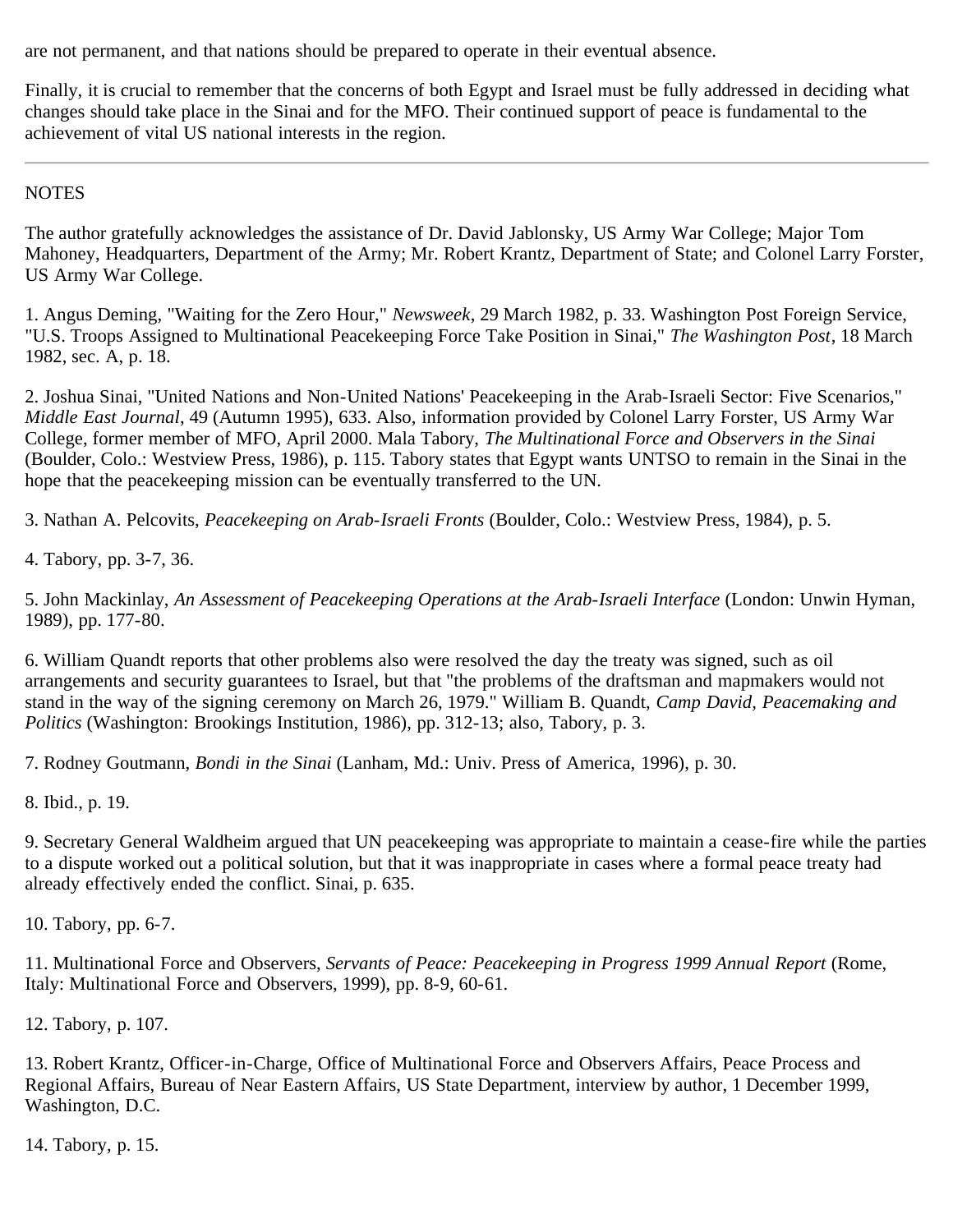15. Pelcovits, p. 79.

16. Multinational Force and Observers, *Servants of Peace*, p. 13.

17. Robert B. Houghton and Frank G. Trinka, *Multinational Peacekeeping in the Middle East* (Washington: Foreign Service Institute, 1984), p. 57.

18. Multinational Force and Observers, *Servants of Peace*, pp. 18-24.

19. Ibid., pp. 27-29. Numbers vary.

20. Mackinlay, pp. 177, 183-86.

21. Tabory, p. 3.

22. Multinational Force and Observers, *Servants of Peace*, p. 20.

23. Houghton and Trinka, pp. 21-26.

24. Mackinlay, p. 160.

25. Frank Gregory, *The Multinational Force--Aid or Obstacle to Conflict Resolution?* (London: Institute for the Study of Conflict, 1984), p. 3. See also Houghton and Trinka, pp. 56, 94; and Pelcovits, p. 70.

26. Moshe Ma'oz, "From Conflict to Peace? Israel's Relations with Syria and the Palestinians," *Middle East Journal*, 53 (Summer 1999), 401.

27. In this regard, there has been some disappointment, primarily on the part of Egypt, that a more robust economic relationship has not developed between the two countries. Stephen J. Glain, "Israel's Neighbors Miss Economic Bounce--Peace Treaties Were Aimed Mainly at Security Items, Not Investment or Trade," *The Wall Street Journal*, 27 July 1999, sec. A, p. 19.

28. Former US Ambassador to Israel Samuel W. Lewis argues: "During the Carter Administration in the late 1970s, the overall theme then was that Israel was seen as anything *but* a strategic asset for the United States. Rather, Israel was regarded in the Pentagon and much of the rest of the US government as a complicating factor for overall US regional strategy directed towards thwarting Soviet influence." Samuel W. Lewis, "The United States and Israel: Evolution of an Unwritten Alliance," *Middle East Journal*, 53 (Summer 1999), 375. A good example of today's close relationship can perhaps best be seen in the area of ballistic missile warning--Israel today is provided nearly direct missile launch reporting from US satellites. Lewis, pp. 367-70.

29. Secretary of State Madeleine K. Albright and Egyptian Foreign Minister Amre Moussa, "Press Conference," 2 September 1999, Internet, http://www.state.gov/www/statements/1999/990902.html, accessed 17 January 2000.

30. Robert L. McClure and Morton Orlov II, "Is the UN Peacekeeping Role in Eclipse?" *Parameters*, 29 (Autumn 1999), 96.

31. Deputy Secretary of Defense John Hamre, in response to the question, "Are we stretched too thin for the force structure we have?" responded, "My personal view is that we are about as far as we can go." John Hamre, "Military Readiness Despite Kosovo War, Top Defense Official Says Pentagon Can Handle Another Contingency," interview by Morton Kondracke, *Roll Call*, 17 May 1999, p. 3. Also, Louis Caldera and Dennis J. Reimer, *A Statement on the Posture of the United States Army Fiscal Year 2000*, Posture Statement provided to the 106th Cong., 1st sess. (Washington: US Department of the Army, 1999), p. 73.

```
32. Pelcovits, p. 73; and Tabory, p. 115.
```
33. Sharone Parnes, "Egypt Seeks Sinai Force Withdrawal or Cutback," *Defense News*, 9-15 January 1995, p. 10.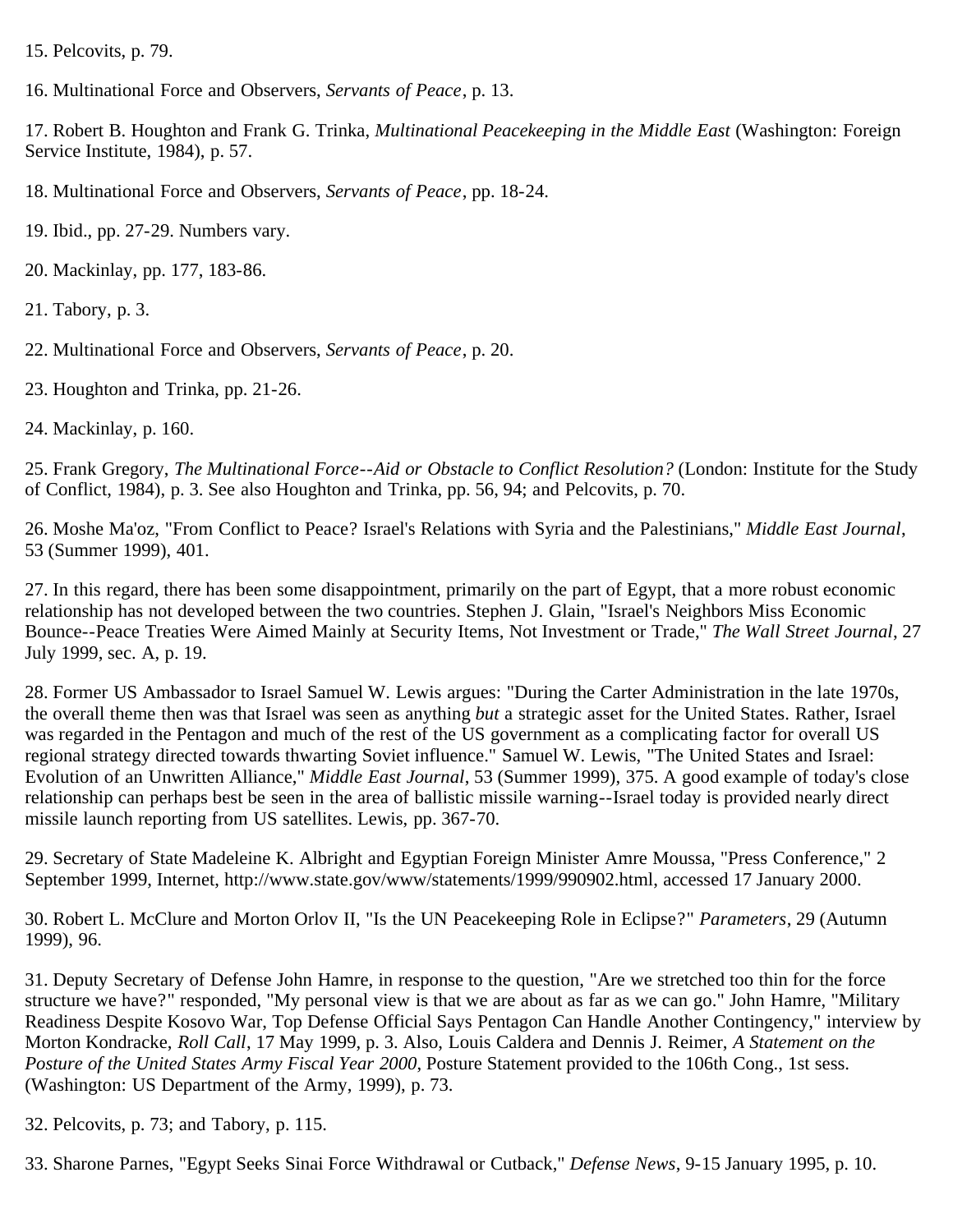34. Issues concerning the MFO are discussed annually at an MFO Trilateral Conference in Rome. Krantz interview, 1 December 1999.

35. Hamre, p. 3.

36. Krantz interview, 1 December 1999.

37. William J. Clinton, *A National Security Strategy for a New Century* (Washington: The White House, October 1998), pp. 5, 51.

38. Colonel Ronnie Foxx, "Multinational Force and Observers Briefing," XVIII Airborne Corps G-3 MFO Division, October 1999.

39. Caldera and Reimer, p. 82.

40. Jenny Solon, "The Effects of Peace Operations on Unit Readiness" (Fort Leavenworth, Kans.: Center for Army Lessons Learned, 8 June 1998), p. 3, Internet, http://call.army.mil/CALL/spc\_sdy/unitrdy/execsumm.htm, accessed 19 November 1999. See also Charles C. Moskos, *Peace Soldiers: The Sociology of a United Nations Military Force* (Chicago: Univ. of Chicago Press, 1996), who analyzes the effect that the development of the constabulary ethic among peacekeeping forces has on the warfighting ethic.

41. Larry Lane, "Flying for the Multinational Force and Observers," *Soldiers*,April 1997, p. 14; and Steve Harding, "Soldiers in the Sinai," *Soldiers*, August 1998, p. 48.

42. John G. Roos, "The Perils of Peacekeeping, Tallying the Costs in Blood, Coin, Prestige and Readiness," *International Peacekeeping*, 1 (Autumn 1994), 17. Although the MFO has attempted to increase the amount of training opportunities by allowing, for example, platoon live fire exercises, training still suffers. At the midway point during a Sinai rotation, 41 percent of the members of the US Sinai infantry battalion said they were bored, a sign that they were not being challenged by the mission or training. David R. Segal and Ronald B. Tiggle, "Attitudes of Citizen Soldiers Toward Military Missions in the Post-Cold War World," *Armed Forces and Society*, 23 (Spring 1997), 383.

43. William J. Clinton, "The Clinton Administration's Policy on Reforming Multilateral Peace Operations" (Washington: The White House, May 1994), pp. 59-61. See also Ivo H. Dalder, "Knowing When to Say No: The Development of US Policy for Peacekeeping," in *UN Peacekeeping, American Policy, and the Uncivil Wars of the 1990s*, ed. William J. Durch (New York: Henry L. Stimson Center, 1996), pp. 35-67, for a discussion of the development of PDD-25.

- 44. Caldera and Reimer, p. 73.
- 45. Krantz interview, 1 December 1999.
- 46. Houghton and Trinka, p. 56; Pelcovits, p. 14; and Gregory, p. 3.
- 47. Krantz interview, 1 December 1999.

48. Tabory, p. 118.

49. William J. Clinton, "Joint Statement by President Clinton and Prime Minister Ehud Barak," 19 July 1999, Internet, http://www.state.gov/www.regions/nea/990719, accessed 23 November 1999. In this conference, President Clinton reiterated the steadfast commitment of the United States to Israel's security.

50. James J. Allen, *Peacekeeping: Outspoken Observations by a Field Officer* (Westport, Conn.: Praeger Series in War Studies, 1996), p. 136.

51. Martin Indyk, Assistant Secretary of State for Near Eastern Affairs, "I Must Be Optimistic About Arab-Israeli